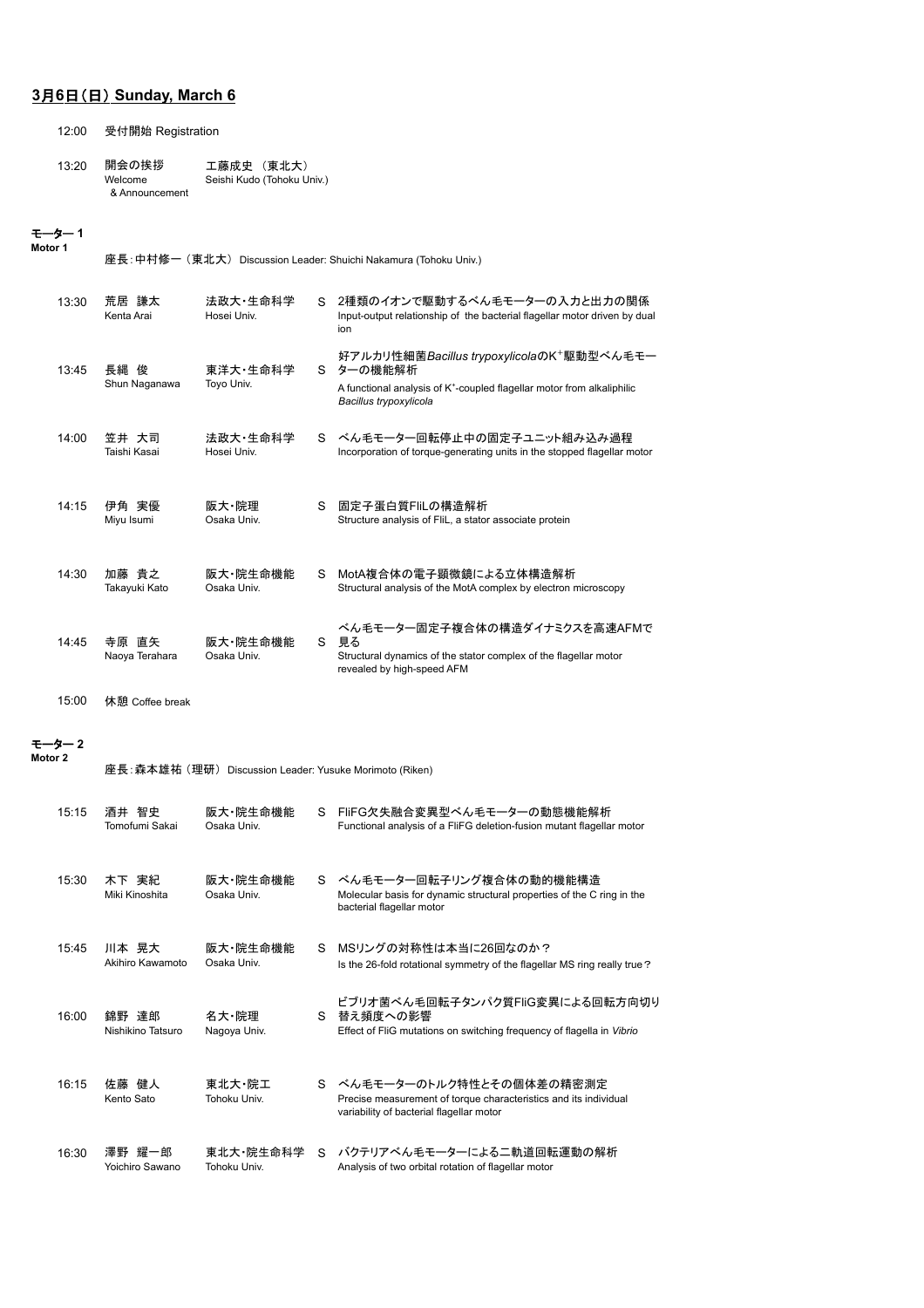### 招待講演 **1**

### **Invited lecture 1**

座長:工藤成史 (東北大) Discussion Leader: Seishi Kudo (Tohoku Univ.)

| 17:00 | 石川 拓司           | 東北大・院工       | 遊泳大腸菌の流体力学                          |
|-------|-----------------|--------------|-------------------------------------|
|       | Takuji Ishikawa | Tohoku Univ. | Fluid mechanics of swimming E. coli |
| 18:10 | チェックイン Check-in |              |                                     |

- 
- 19:00 夕食 Dinner
- 21:00 懇親会 Free discussion

### **3**月**7**日(月) **Monday, March 7**

7:00 朝食 Breakfast

#### 運動 **1 Motility 1**

座長:笠井大司 (法政大) Discussion Leader: Taishi Kasai (Hosei Univ.)

| 9:00  | 木下 佳昭                   | 学習院大                       | S  | アーキアべん毛のらせんの向き、ピッチ、回転数のリアルタイムイ<br>メージング                                                                                                                                        |
|-------|-------------------------|----------------------------|----|--------------------------------------------------------------------------------------------------------------------------------------------------------------------------------|
|       | Yoshiaki Kinosita       | Gakushuin Univ.            |    | Real-time imaging of a helical handedness, pitch and rotation rate of<br>archaella                                                                                             |
| 9:15  | 伊藤 竜朗<br>Tatsuro Ito    | 学習院大<br>Gakushuin Univ.    | S. | 部分的な光照射により誘起されるスピロプラズマの遊泳方向の<br>反転<br>Reversal of swimming direction of Spiroplasma induced by partial light<br>irradiation                                                    |
| 9:30  | 千明<br>加藤<br>Chiaki Kato | 海洋研究開発機構<br><b>JAMSTEC</b> |    | 深海微生物の高圧適応戦略一酵素における適応と加圧下での<br>運動観察一<br>Strategy of the High-pressure adaptation mechanisms in the deep-sea<br>microorganisms.                                                 |
| 10:00 | 若林 佑<br>Yu Wakabayashi  | 東洋大·生命科学<br>Toyo Univ.     | S. | Methylobacterium sp. ME121株の運動性向上の原因となるK<br>因子の特性<br>Characteristics of K factors which involved in improving the mobility of<br>Methylobacterium sp. ME121 in co-cultivation. |

```
10:15 休憩 Coffee break
```
#### 運動 **2 Motility 2**

座長:福岡創 (阪大) Discussion Leader: Hajime Fukuoka (Osaka Univ.)

| 10:30 | 西山 雅祥<br>Masayoshi Nishiyama | 京大・白眉<br>Kyoto Univ.   |   | 高圧力による磁性細菌MO-1の活性化<br>Pressure-induced activation of swimming motility in the magnetotactic<br>bacterium MO-1                    |
|-------|------------------------------|------------------------|---|----------------------------------------------------------------------------------------------------------------------------------|
| 11:00 | 天坂 拓人<br>Takuto Tensaka      | 東北大・院工<br>Tohoku Univ. | S | <i>Pseudomonas syringae</i> が持つ2種類の固定子の役割<br>Roles of two types of flagellar stators in Psendomonas syringae                     |
| 11:15 | 大貫 多一<br>Taishi Ohnuki       | 東北大・院工<br>Tohoku Univ. |   | S ビブリオべん毛フックのヤング率計測<br>Measurement of Yang's modulus of Vibrio flagellar hook                                                    |
| 11:30 | 木村 啓太郎<br>Keitaro Kimura     | 食総研<br>NFRI, NARO      | S | 納豆菌の粘り物質生産制御と鞭毛運動の関連性<br>Regulation of poly-y-glutamic acid production of Bacillus subtilis (natto)<br>and the flagella mobility |

実験技術 **Technologies & Instruments**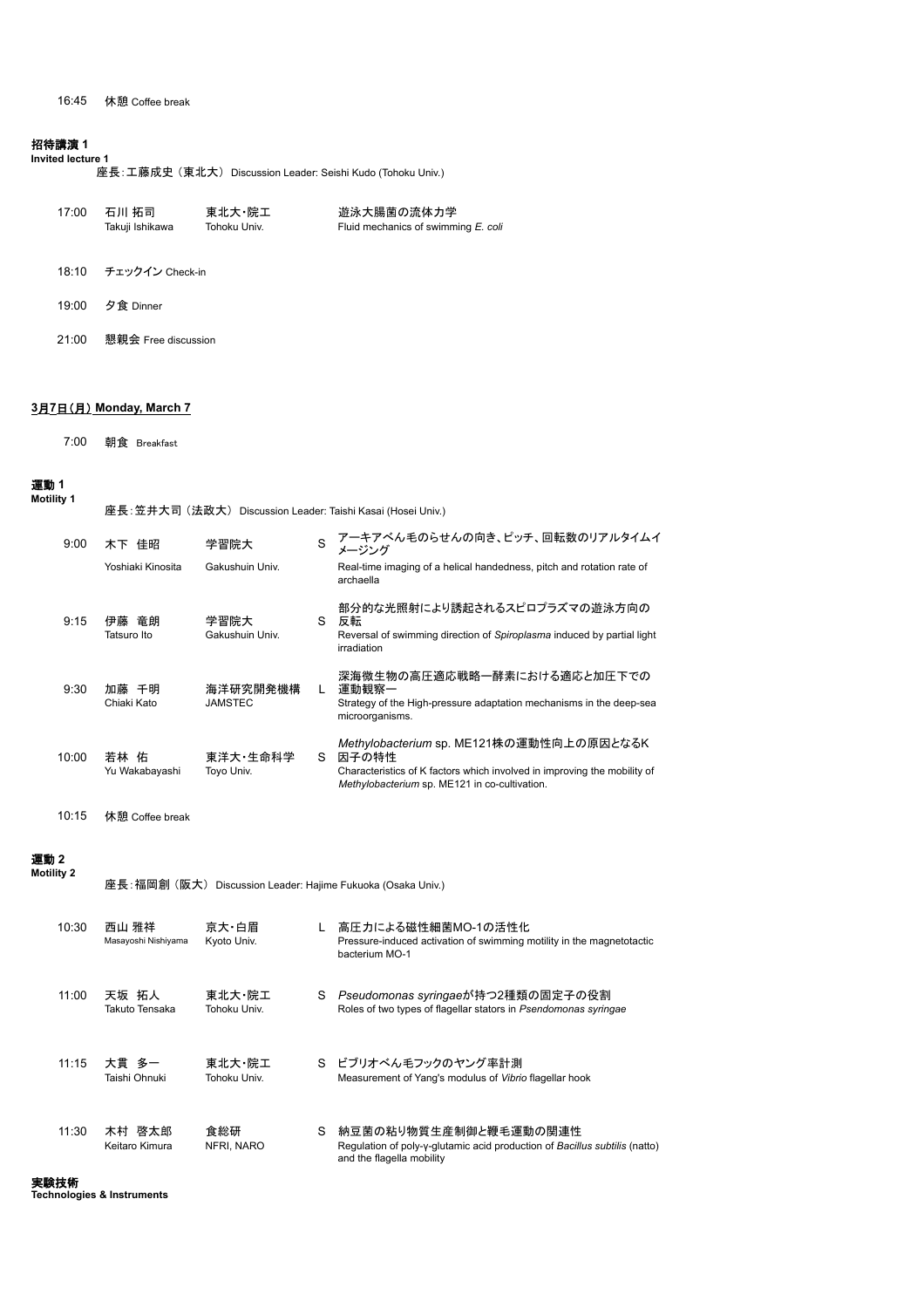| 11:45 | 水谷<br>伸<br>Shin Mizutani | バイオ・ラッド<br>ラボラトリーズ<br><b>Bio-Rad Laboratories</b> | S ハイドロキシアパタイトによるタンパク質精製戦略<br>How to use CHT in protein purification |
|-------|--------------------------|---------------------------------------------------|---------------------------------------------------------------------|
| 12:00 | 写真撮影 Group photo         |                                                   |                                                                     |
| 12:10 | 昼食 Lunch                 |                                                   |                                                                     |

### 招待講演 **2**

**Invited lecture 2**

|       |                 | 座長: 久堀智子 (阪大) Discussion Leader: Tomoko Kubori (Osaka Univ.)    |                                                                     |
|-------|-----------------|-----------------------------------------------------------------|---------------------------------------------------------------------|
| 13:30 | Linda Kenney    | Mechanobiology Institute<br>National University of<br>Singapore | Two-color Super Resolution Imaging of SPI-2 Type Three<br>Secretion |
| 14:40 | 休憩 Coffee break |                                                                 |                                                                     |

# 輸送**/**構築 **1**

**Export & Assembly 1**

座長:川本晃大 (阪大) Discussion Leader: Akihiro Kawamoto (Osaka Univ.)

| 15:00 | 小嶋 誠司<br>Seiji Kojima       | 名大·院理<br>Nagoya Univ. |    | S ベん毛本数を負に制御するFlhGタンパク質の生化学的性質<br>Biochemical characterization of FIhG, a negative regulator for flagellar<br>number in Vibrio alginolyticus       |
|-------|-----------------------------|-----------------------|----|----------------------------------------------------------------------------------------------------------------------------------------------------|
| 15:15 | 竹川 宜宏<br>Norihiro Takekawa  | 名大·院理<br>Nagoya Univ. | S. | ビブリオ菌のべん毛本数制御における極局在タンパク質HubPの<br>役割<br>Role of the polar localizing protein HubP on the regulation of flagellar<br>number in marine Vibrio        |
| 15:30 | 近藤 翔太<br>Shota Kondo        | 名大·院理<br>Nagoya Univ. |    | 細菌べん毛の本数と形成位置を制御するFIhFのランダム変異導<br>S 入による解析<br>Random mutational analysis of FIhF which regulates the number and<br>placement of bacterial flagella |
| 15:45 | 寺島 浩行<br>Hiroyuki Terashima | 阪大·院理<br>Osaka Univ.  |    | L 反転膜を用いたべん毛軸構造の構築<br>In vitro construction of the flagellar axial structure using inverted<br>membrane vesicles                                   |
| 16:15 | 松本 雄大<br>Yusuke Matsumoto   | 阪大·院理<br>Osaka Univ.  | S  | 作動中のべん毛輸送装置の可視化<br>Visualization of the flagellar protein export apparatus at work                                                                 |

16:30 休憩 Coffee break

# 輸送**/**構築 **2**

**Export & Assembly 2**

座長:加藤貴之 (阪大) Discussion Leader: Takayuki Kato (Osaka Univ.)

| 16:45 | 福村 拓真<br>Takuma Fukumura            | 阪大 院生命機能<br>Osaka Univ. | S. | ベん毛タンパク質輸送ゲートを構成するFliPの機能構造解析<br>Structural and functional analysis of FliP as a component of the<br>flagellar protein export gate |
|-------|-------------------------------------|-------------------------|----|------------------------------------------------------------------------------------------------------------------------------------|
| 17:00 | エイブラハム<br>・アンソニー<br>Abraham Anthony | 阪大·院生命機能<br>Osaka Univ. | S. | ベん毛繊維の伸長に対する輸送中のフラジェリン分子間結合の<br>効果<br>Effects of flagellin subunit linkage during protein export on flagellar<br>filament assembly |
| 17:15 | 祐介<br>反田<br>Yusuke Handa            | 阪大·院理<br>Osaka Univ.    | S  | T9SS分泌蛋白質PGN0123の結晶構造<br>Crystal structure of PGN0123, a secretion substrate of T9SS                                               |
| 17:30 | 相澤 慎一<br>Shin-ichi Aizawa           |                         | L  | FliKはいったいどんなものさしか?                                                                                                                 |
| 18:00 | 休憩 Coffee break                     |                         |    |                                                                                                                                    |

19:00 夕食 Dinner